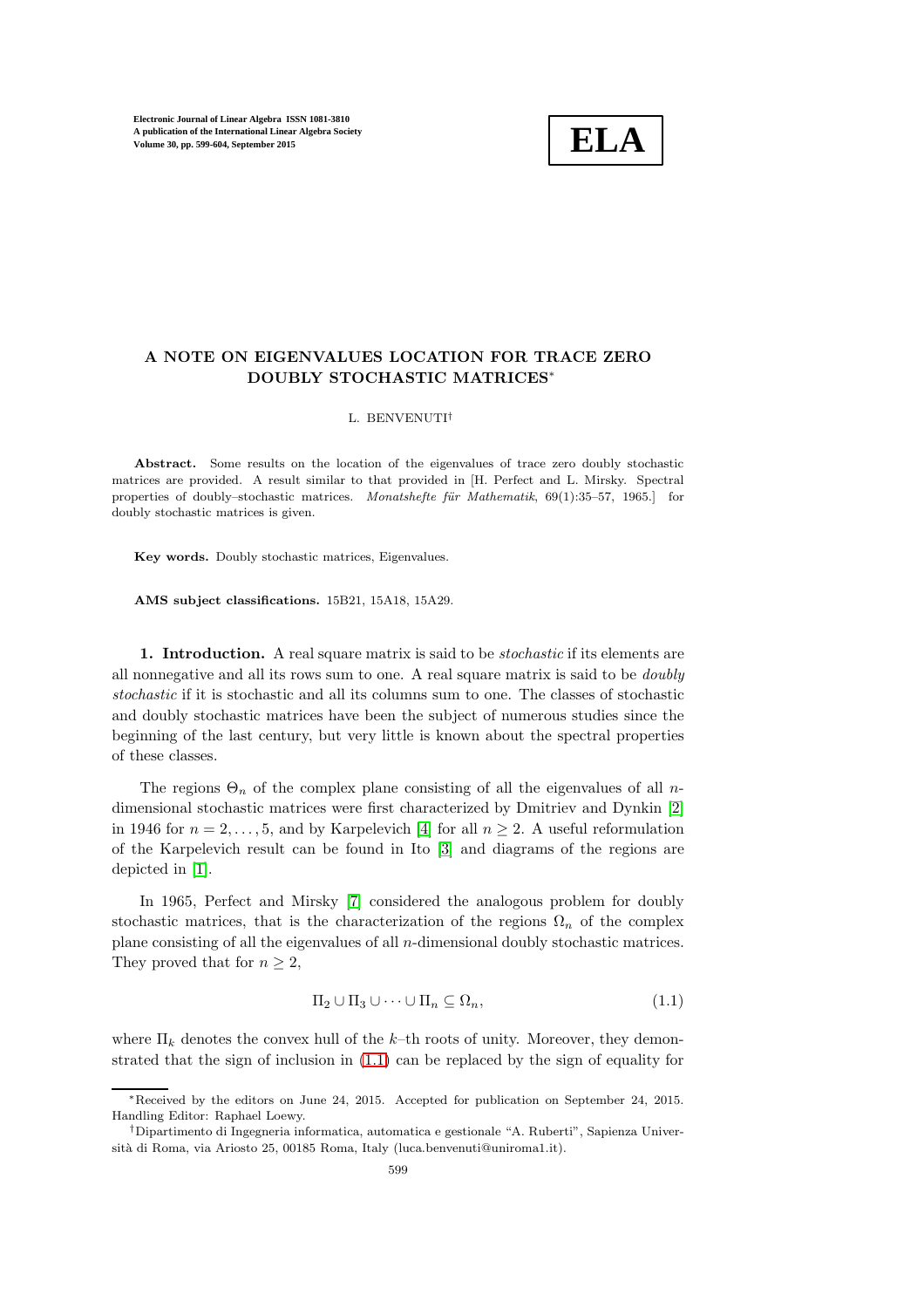

600 L. Benvenuti

 $n = 3$ , that is,

$$
\Omega_3=\Pi_2\cup\Pi_3.
$$

It has been then conjectured that

$$
\Omega_n = \Pi_2 \cup \Pi_3 \cup \cdots \cup \Pi_n
$$

for all  $n$ . Recently, Levick, Pereira and Kribs  $[5]$  have proved that the conjecture holds true for  $n = 4$ , that is,

$$
\Omega_4=\Pi_2\cup\Pi_3\cup\Pi_4
$$

while Mashreghi and Rivard [\[6\]](#page-5-6) in 2007 exhibited a counterexample for  $n = 5$ . In more detail, they considered the doubly stochastic matrix

$$
D_5 = \left(\begin{array}{cccc} 0 & 0 & 0 & 1 & 0 \\ 0 & 0 & 1/2 & 0 & 1/2 \\ 0 & 1/2 & 1/2 & 0 & 0 \\ 0 & 1/2 & 0 & 0 & 1/2 \\ 1 & 0 & 0 & 0 & 0 \end{array}\right)
$$

and showed that  $D_5$  has two complex conjugate eigenvalues lying outside the region  $\Pi_2 \cup \Pi_3 \cup \Pi_4 \cup \Pi_5.$ 

In [\[7\]](#page-5-4), Perfect and Mirsky considered also the regions  $\Omega_n^0$  consisting of those complex numbers which can serve as characteristic roots of  $n$ –dimensional doubly stochastic matrices with zero trace. They proved that for  $n \geq 2$ ,

<span id="page-1-0"></span>
$$
\Pi_n^0 \subseteq \Omega_n^0,\tag{1.2}
$$

where  $\Pi_n^0$  denotes the union of the point 1 and the convex hull of the *n*-th roots of unity different from 1. Moreover, they demonstrated that the sign of inclusion in  $(1.2)$  can be replaced by the sign of equality for  $n = 3$ , that is,

$$
\Omega_3^0 = \Pi_3^0.
$$

Finally, the authors found the necessary and sufficient conditions for four real numbers to be the characteristic roots of a doubly stochastic  $4 \times 4$  matrix with zero trace (see the corollary of Theorem 16 in [\[7\]](#page-5-4)).

In this brief note, we propose some additional results on the location of the eigenvalues of trace zero doubly stochastic matrices.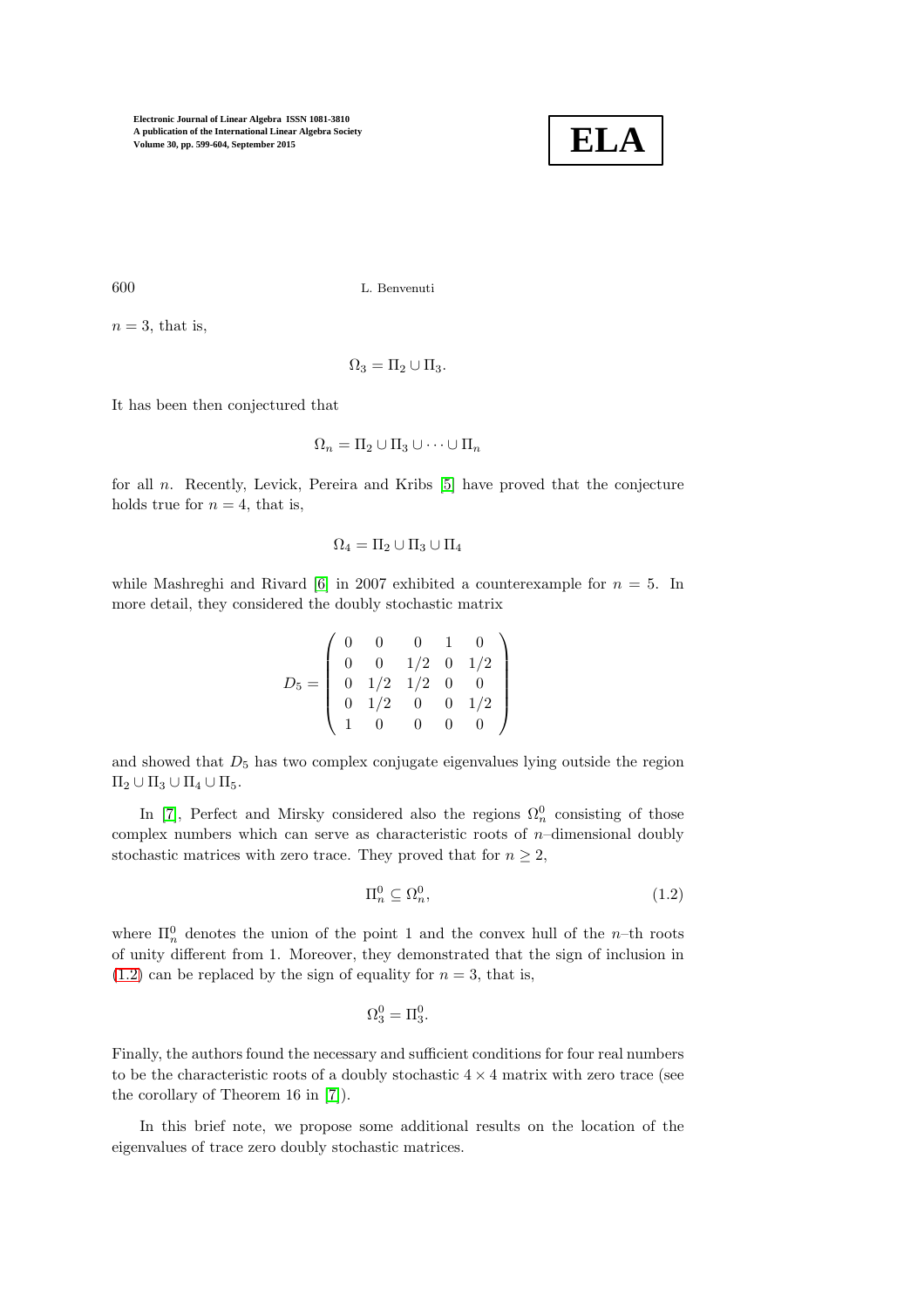$$
\boxed{\textbf{ELA}}
$$

Eigenvalues Location for Trace Zero Doubly Stochastic Matrices 601

**2. Results.** From the Corollary of Theorem 16 in [\[7\]](#page-5-4), it follows that  $\Omega_4^0 \cap \mathbb{R} =$ [−1, 1]. To prove this in a different way, consider, for any  $-1 \leq \lambda \leq 1$ , the trace zero doubly stochastic matrix

$$
\frac{1}{2} \left( \begin{array}{cccc} 0 & 1+\lambda & 1-\lambda & 0 \\ 1+\lambda & 0 & 0 & 1-\lambda \\ 1-\lambda & 0 & 0 & 1+\lambda \\ 0 & 1-\lambda & 1+\lambda & 0 \end{array} \right)
$$

that has  $\lambda$  as one of its characteristic roots.

The following theorem extends this result to the case of  $n$ –dimensional matrices:

THEOREM 2.1. For  $n \geq 4$ , the region  $\Omega_n^0$  of the complex plane consisting of all the eigenvalues of all n-dimensional doubly stochastic matrices with zero trace is such that

$$
\Omega_n^0\cap\mathbb{R}=[-1,1].
$$

*Proof.* The statement is obviously true for  $n = 4$  by virtue of the Corollary of Theorem 16 in [\[7\]](#page-5-4). Consider then the  $5 \times 5$  trace zero doubly stochastic matrix

$$
D_5^0(a) = \left(\begin{array}{cccccc} 0 & 0 & 0 & 0 & 1 \\ 0 & 0 & 1-a & a & 0 \\ a & 1-a & 0 & 0 & 0 \\ 1-a & a & 0 & 0 & 0 \\ 0 & 0 & a & 1-a & 0 \end{array}\right)
$$

with  $0 \le a \le 1$ . We will show that for any real number  $-1 \le \overline{\lambda} \le 1$  there exists a value  $\bar{a}$  of the parameter a such that  $0 \leq \bar{a} \leq 1$  and  $\bar{\lambda} \in \sigma(D_5^0(\bar{a}))$ . To this end note that the characteristic polynomial of  $D_5^0(a)$  is

$$
p_{D_5^0}(\lambda) = (\lambda - 1)(\lambda^4 + \lambda^3 + (2a - 2a^2)\lambda^2 + (4a - 4a^2 - 1)\lambda + (4a - 4a^2 - 1)),
$$

and it has a root in  $\bar{\lambda}$  for

$$
a = \bar{a} := \frac{1}{2} + \frac{\bar{\lambda}}{2} \sqrt{\frac{2\bar{\lambda}^2 + 2\bar{\lambda} + 1}{\bar{\lambda}^2 + 2\bar{\lambda} + 2}} \quad \text{or} \quad a = \bar{a} := \frac{1}{2} - \frac{\bar{\lambda}}{2} \sqrt{\frac{2\bar{\lambda}^2 + 2\bar{\lambda} + 1}{\bar{\lambda}^2 + 2\bar{\lambda} + 2}}.
$$

It is now easy to prove that, in both cases,  $0 \leq \bar{a} \leq 1$ . In fact, it suffices to show that

$$
0 \le 2\bar{\lambda}^2 + 2\bar{\lambda} + 1 \le \bar{\lambda}^2 + 2\bar{\lambda} + 2.
$$

The left inequality is obvious while the right one reduces to

$$
2\bar{\lambda}^2 + 2\bar{\lambda} + 1 - (\bar{\lambda}^2 + 2\bar{\lambda} + 2) = (\bar{\lambda} + 1)(\bar{\lambda} - 1) \le 0,
$$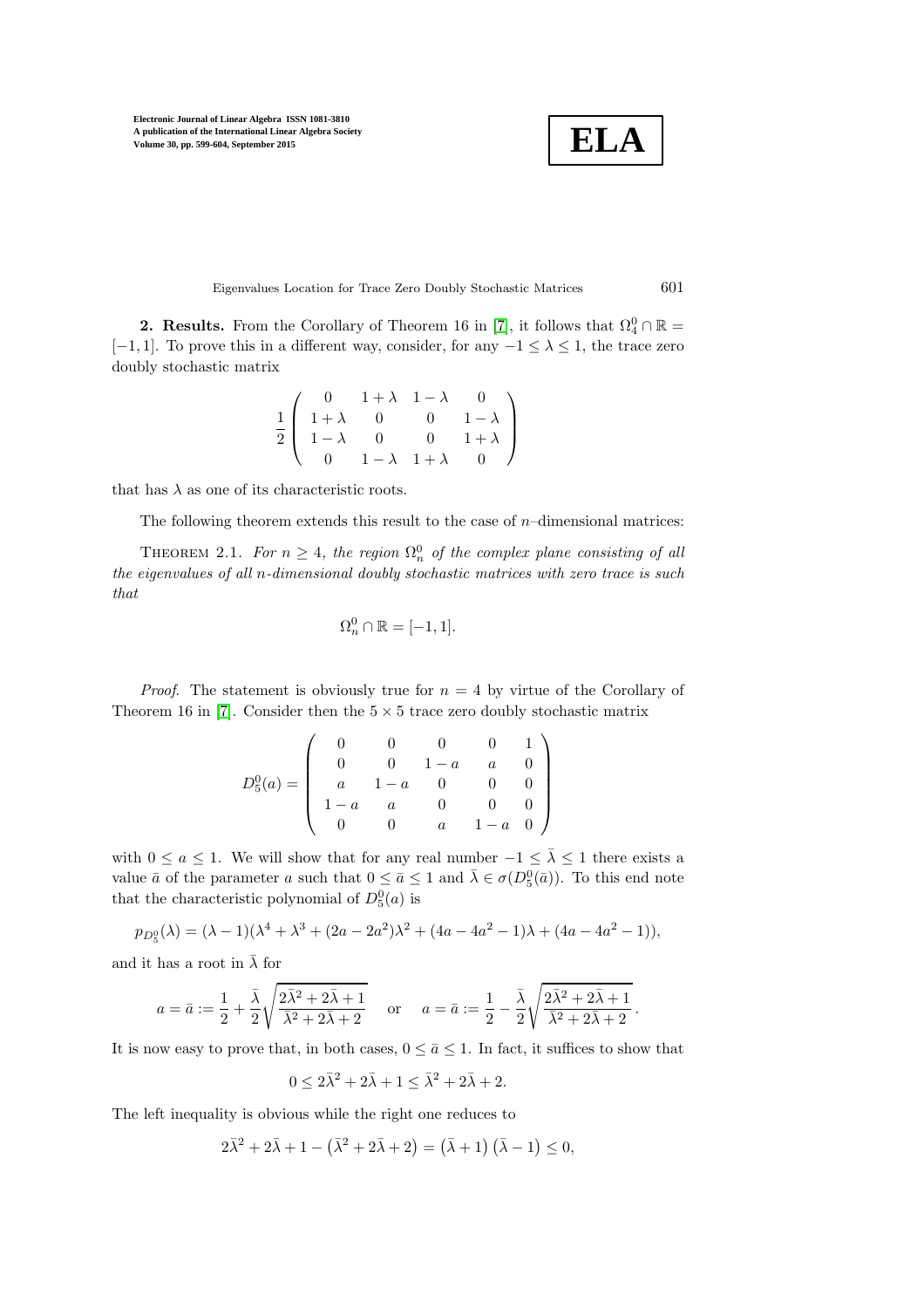

602 L. Benvenuti

which obviously holds. Hence, the statement of the theorem holds true also for  $n = 5$ .

Consider now the case  $n \geq 6$  and the  $n \times n$  trace zero doubly stochastic matrix

$$
D_n^0 = \left( \begin{array}{cc|cc} 0 & 1 & & 0 \\ 1 & 0 & & 0 \\ \hline 0 & & D_{n-2}^0 \end{array} \right),
$$

where  $D_{n-2}^0$  is a trace zero doubly stochastic matrix of dimension  $n-2$ . The spectrum of the matrix  $D_n^0$  is the union of the spectra of its blocks, that is

$$
\sigma(D_n^0) = \{1, -1\} \cup \sigma(D_{n-2}^0)
$$

so that

$$
\Omega_{n-2}^0 \subseteq \Omega_n^0
$$

and the theorem is then proved by induction on  $n$ .  $\Box$ 

On the basis of this result, for  $n \geq 4$ , relation [\(1.2\)](#page-1-0) can be refined as

<span id="page-3-0"></span>
$$
[-1,1] \cup \Pi_n^0 \subseteq \Omega_n^0. \tag{2.1}
$$

In what follows, we show that for  $n \geq 5$ , the sign of inclusion in [\(2.1\)](#page-3-0) cannot be replaced by the sign of equality and propose a further refinement of relation [\(2.1\)](#page-3-0). The case  $n = 4$  remains open even though numerical calculation suggests that, in this case, the sign of equality should be used in [\(2.1\)](#page-3-0).

THEOREM 2.2. For  $n \geq 4$ , the region  $\Omega_n^0$  of the complex plane consisting of all the eigenvalues of all n-dimensional doubly stochastic matrices with zero trace is such that

<span id="page-3-1"></span>
$$
\Pi_2^0 \cup \Pi_3^0 \cup \dots \cup \Pi_{n-2}^0 \cup [-1,1] \cup \Pi_n^0 \subseteq \Omega_n^0. \tag{2.2}
$$

*Proof.* Let  $n \geq 4$  and consider a trace zero doubly stochastic matrix of dimension n of the form

$$
D_n^0 = \left( \begin{array}{c|c} D_k^0 & 0 \\ \hline 0 & D_{n-k}^0 \end{array} \right),
$$

where  $2 \leq k \leq n-2$  and  $D_j^0$  is a trace zero doubly stochastic matrix of dimension j. Since

$$
\sigma(D_n^0) = \sigma(D_k^0) \cup \sigma(D_{n-k}^0),
$$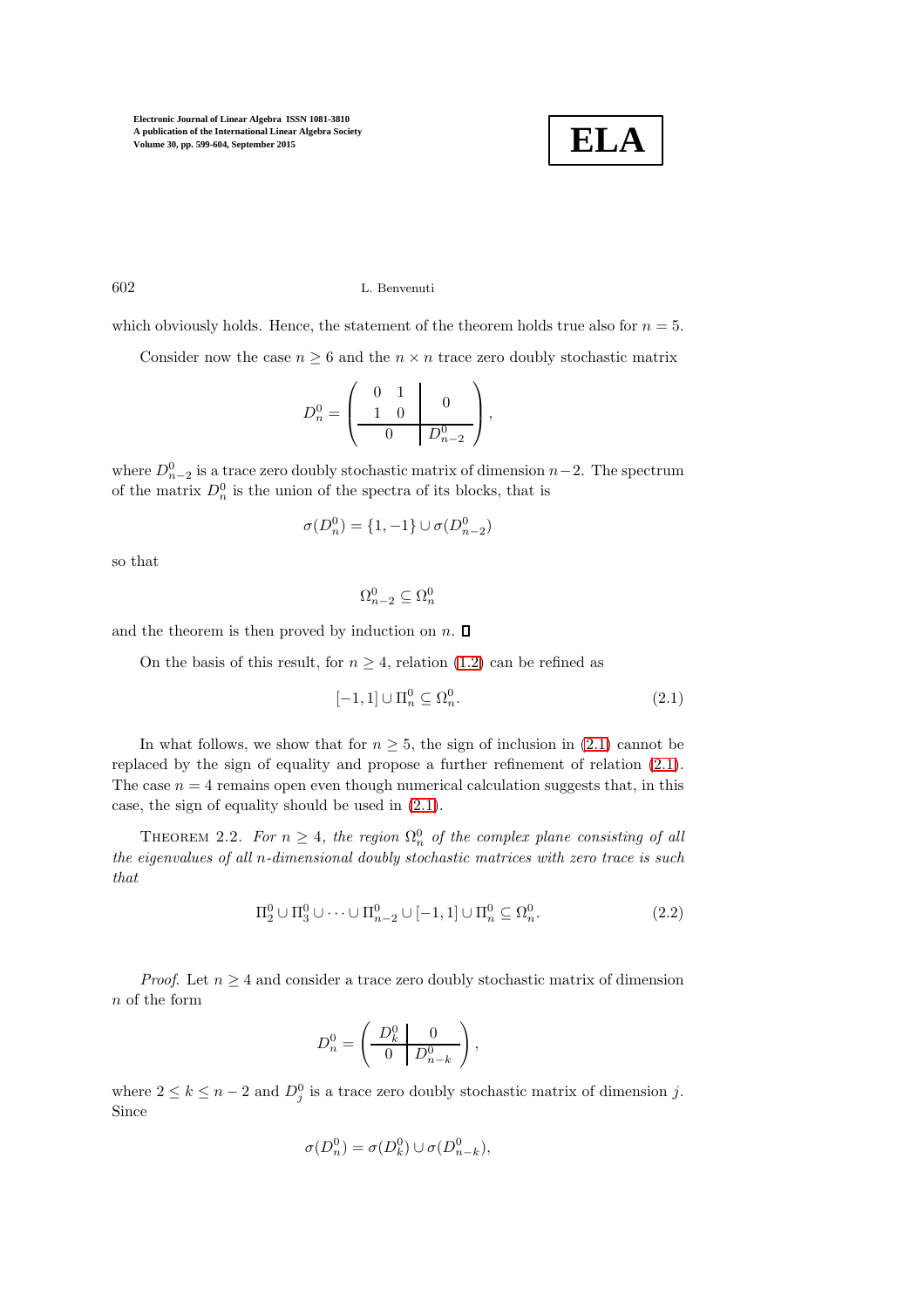

Eigenvalues Location for Trace Zero Doubly Stochastic Matrices 603

it follows

$$
\Pi^0_{n-k}\subseteq \Omega^0_{n-k}\subseteq \Omega^0_n
$$

for any  $2 \leq k \leq n-2$ . Hence, the theorem is proved.  $\Box$ 

Note that, for  $n = 4$ , relation [\(2.2\)](#page-3-1) reduces to relation [\(2.1\)](#page-3-0) while for  $n \geq 5$ , since  $e^{\frac{2\pi i}{n-2}} \in \Pi_{n-2}^0$  but  $e^{\frac{2\pi i}{n-2}} \notin \Pi_n^0$ , relation  $(2.2)$  is an actual refinement of relation  $(2.1)$ .

Moreover, even in relation [\(2.2\)](#page-3-1), in general, the sign of inclusion cannot be replaced by the sign of equality. As an example, consider the case  $n = 5$  and the following trace zero doubly stochastic matrix

$$
D_5^0 = \left(\begin{array}{cccccc} 0 & 0 & 0 & 0 & 1 \\ 1/5 & 0 & 0 & 4/5 & 0 \\ 4/5 & 1/5 & 0 & 0 & 0 \\ 0 & 4/5 & 1/5 & 0 & 0 \\ 0 & 0 & 4/5 & 1/5 & 0 \end{array}\right).
$$

As Figure [2.1](#page-4-0) makes clear, the complex conjugate eigenvalues of  $D_5^0$  are not in the set  $\Pi_3^0 \cup \Pi_5^0$  so that, at least in this case, the inclusion in relation  $(2.2)$  is strict.



<span id="page-4-0"></span>FIG. 2.1. Eigenvalues of the matrix  $D_5^0$  and the regions  $\Pi_3^0$  and  $\Pi_5^0$ .